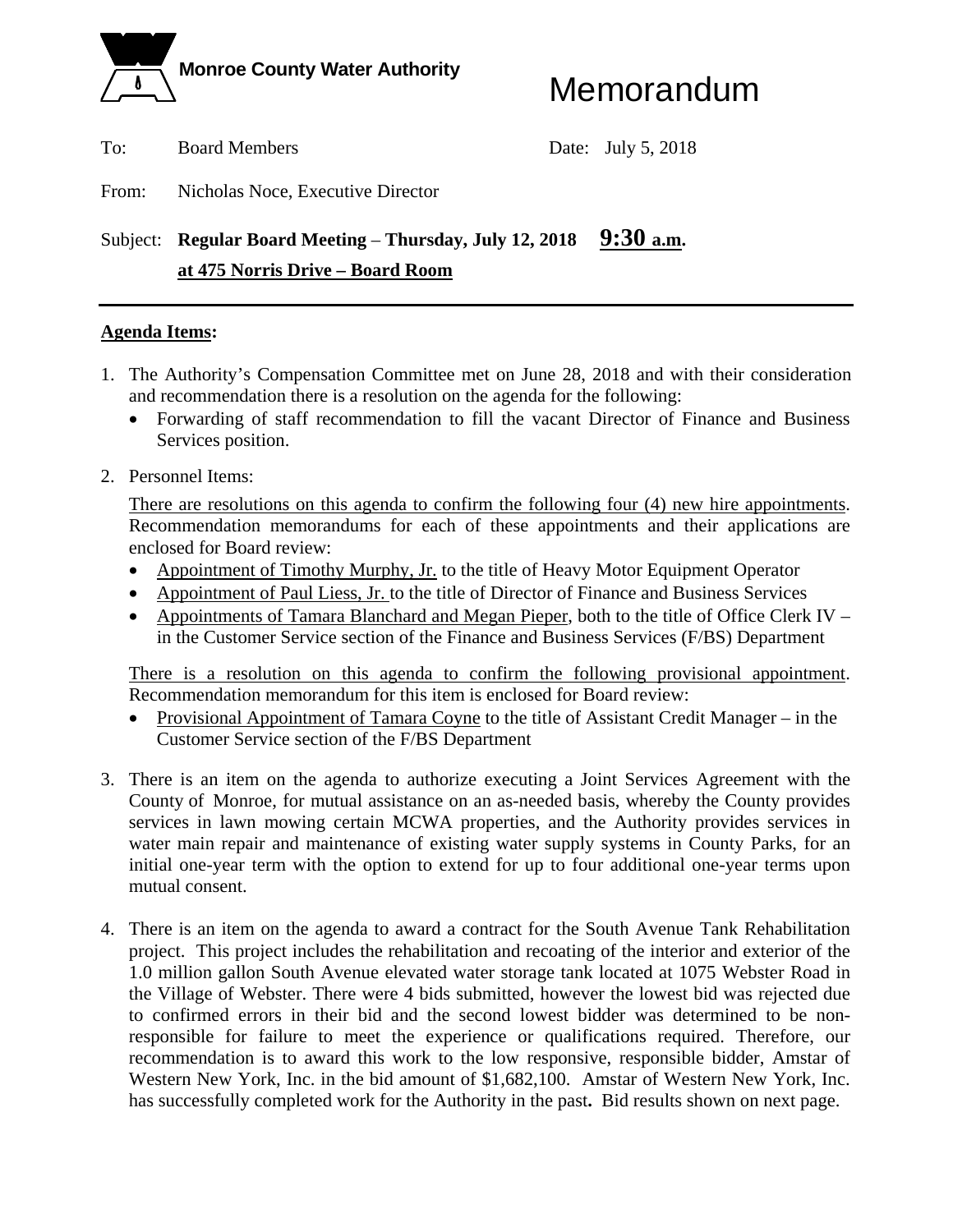

- 5. There is an item on the agenda to authorize a change order to the purchase order for rock salt for the Corfu Water Treatment Plant softening process. Our current purchase order ends in July and bids received this month had to be rejected due to a bidder's error. This procurement is being rebid.
- 6. There is an item on the agenda to authorize the use of the Monroe County contract for Overhead & Garage Door Maintenance & Repair. This contract, held by Alliance Door & Hardware, Inc., will enable us to leverage their outside technical assistance and obtain materials and replacement parts. The authorization is for an estimated amount of \$20,000.
- 7. There are three (3) resolutions on the agenda for purchasing various Dell computers under the NYS OGS Contract Group 73600 – Award 22802 – Information Technology Umbrella Contract #PM20820 – Manufacturer Based, Dell Marketing LP, Lot 2. The requested equipment is fully outlined in Gregory Jablonsky's recommendation memorandum enclosed herewith for Board review.
- 8. There is an item on the agenda to standardize on Hydro Instruments Vacuum Regulators for our gaseous chemical (chlorine and sulfur dioxide) systems. The next planned purchase of this class of equipment will be this summer for nine units for the emergency back-up system for the SWTP chlorination system with a cost of approximately \$8,500.

Staff has conducted a thorough, extensive review and determined that Hydro Instruments provides the most durable and safest vacuum regulators for the reasons detailed in the enclosed memorandum from Richard Metzger.

9. The Authority's standard procurement compliance resolution.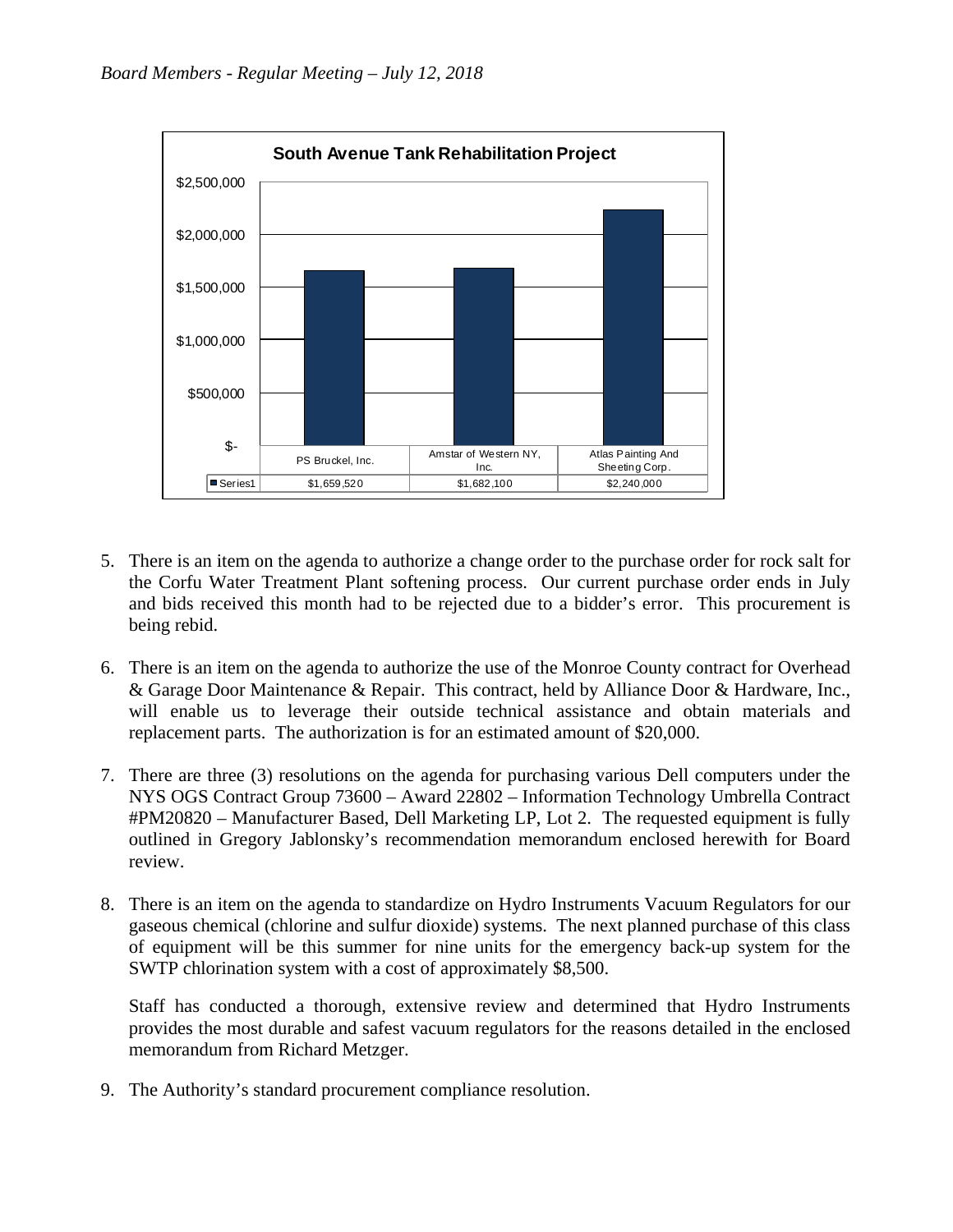# *GOVERNANCE COMMITTEE REPORTING*

- 10. The Authority's Governance Committee met on June 28, 2018, and with their review and recommendation there are resolutions for the following policies, all enclosed for full Board review:
	- Approve the Policy Regarding Acquisition and Assignment of Mobile Communications Devices, as revised and presented.
	- Approve the Travel and Expense Reimbursement Policy, as revised and presented.
	- Readopt the Whistleblower Policy, as presented.
	- Readopt the Policy Regarding Service Awards Program, as presented.
	- Readopt the Food Expenditure and Reimbursement Policy, as presented.
	- Readopt Policy Regarding Time & Attendance for Management Employees / Policy Regarding Compensation and Reimbursement for Management Employees.
	- Approve the Policy Regarding Time & Attendance for Executive Staff / Policy Regarding Compensation and Reimbursement for Executive Staff, as revised and presented.

# *There may be additional items placed on the agenda not finalized for this mailing.*

### **Board Discussion / Notification Items:**

- There will be a presentation to the Board at this meeting on the **Infrastructure Renewal Evaluation** ("100 Year Plan"), as updated in 2018. This report, prepared by the Authority's Consulting Engineer, O'Brien & Gere Engineers (OBG), will be presented by Terrence Madden of OBG.
- $\triangleright$  Richard Metzger and I will give a brief overview on rate-setting protocols.
- $\triangleright$  Notification of proposed recipients of Requests for Qualifications and Proposals (RFQ/Ps) to perform training instruction services in Cardiopulmonary Resuscitation, Automated External Defibrillator, Preventing Disease Transmission and First Aid Training for those employees that have elected to take this training.
- $\triangleright$  Notification of proposed recipients of Requests for Qualifications and Proposals (RFQ/Ps) to vendors for IT Security Pen Testing.
- $\triangleright$  In Board folders for review:
	- MCWA Quarterly Claims Report Period Ending: June 30, 2018
	- Any other routine monthly informational reports and/or updates.

# *There may be additional items presented for discussion and/or notification.*

**Enclosures** cc: Department Heads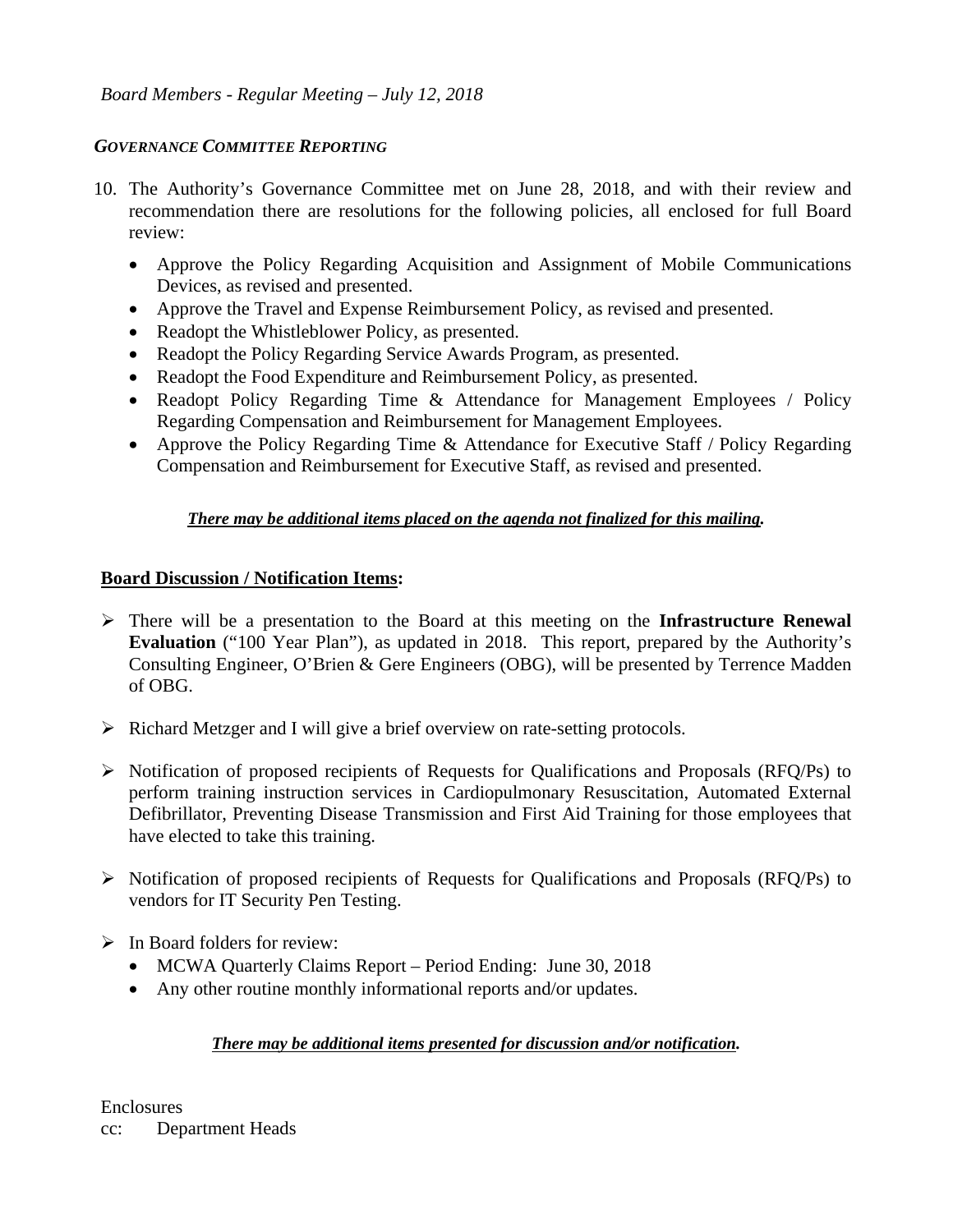#### **JOINT SERVICES AGREEMENT**

**THIS AGREEMENT** is between the **COUNTY OF MONROE**, a municipal corporation with offices at 39 West Main Street, Rochester, New York, 14614, hereinafter referred to as "Monroe County", and the **MONROE COUNTY WATER AUTHORITY**, a public benefit corporation, with offices at 475 Norris Drive, Rochester, New York, 14610, hereinafter referred to as "Water Authority," collectively, the "Parties".

**WHEREAS**, the Parties desire to assist one another with lawn mowing and water main repair services on an as-needed basis; and

**WHEREAS**, the Water Authority's Board of Directors has authorized this Agreement for a term of one year with authority for its Executive Director to renew the Agreement for four additional one-year terms.

**WHEREAS**, Monroe County and the Water Authority are willing, able and qualified to perform such services; and  $\overline{a}$ 

 **NOW**, **THEREFORE**, in consideration of the mutual covenants and agreements hereinafter set forth, the Parties hereto mutually agree as follows:

Section 1. SERVICES.

- 1.1 Description of Monroe County services:
	- a. Mowing of the Water Authority property on NYS Route 19 in the Town of Sweden; and
	- b. Mowing of the Water Authority property off Interstate 490 West in the Town of Perinton.
- 1.2 Description of Water Authority services:
	- a. Repair and maintenance of existing water supply systems in Monroe County Parks.
- 1.3 In the event that either party requires said services from the other, that party's Authorized Agent, as defined below, shall make such request in writing to the other party's Authorized Agent.

#### Section 2. PAYMENT FOR SERVICES.

2.1 The party providing services shall be reimbursed by the party receiving such services for actual and necessary costs and expenses within thirty (30) days of receiving an invoice and claim voucher for the services provided, unless the Parties agree in writing to dispense with the payment of monetary consideration for the services because each of the Parties deem that the exchange of services, as described above, is fair and adequate consideration.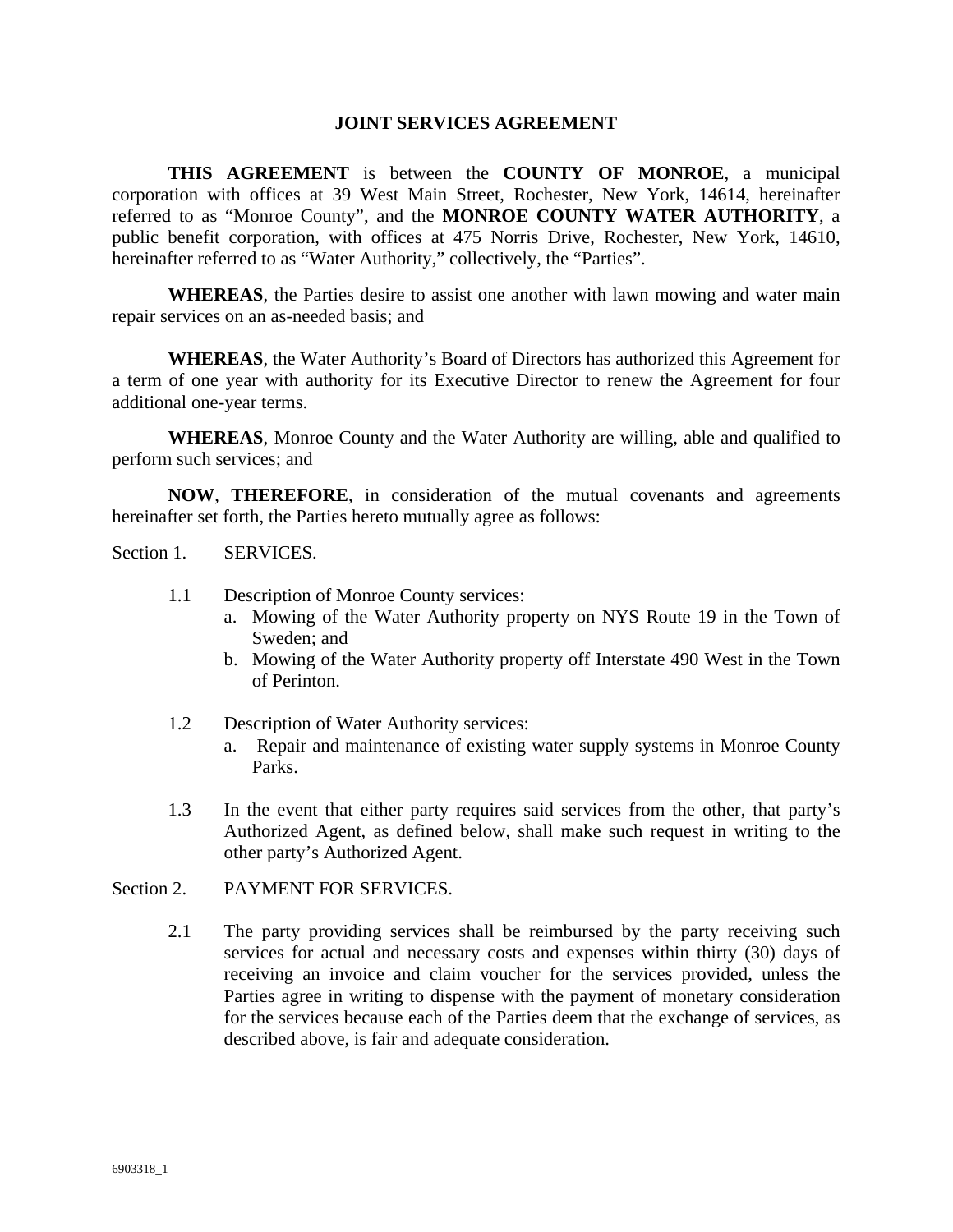- 2.2 Each party shall be liable for salaries and other compensation due to their own employees for the time the employees are undertaking the services provided to the other party.
- 2.3 The total of services exchanged between the Parties shall be approximately \$15,000 or less each year.
- Section 3. TERM.
	- 3.1 The term of this Agreement shall be for one year, from January 1, 2018 to December 31, 2018. The Parties may renew the Agreement in writing for four additional one-year terms.
	- 3.2 Either party may terminate this Agreement upon sixty (60) days written notice to the other party, provided however that all services undertaken prior to said notice shall be completed before the termination hereunder is effective, unless waived by the party receiving the services.

#### Section 4. AUTHORIZED AGENTS.

4.1 Monroe County designates the Director of the Department of Parks, or designee, and the Water Authority designates the Director of Operations, or designee, as the "Authorized Agents" for all communications pursuant to this Agreement.

Section 5. **INSURANCE.** 

5.1 Monroe County, the Water Authority, and all contractors, as applicable, pursuant to this Agreement shall, at their own expense, procure and maintain a policy or policies of insurance during the term of this Agreement. The policy or policies or insurance required are:

- 
- A Workers' Compensation and Disability Benefits Coverage as required by

law;

 B. General liability insurance with single limits of liability in the amount of \$1,000,000 per occurrence, and \$3,000,000 aggregate coverage and with all the following coverage included – Comprehensive Form; Premises-Operations; Products/Completed Operations; Contractual Insurance covered the Hold Harmless Provision; Broad Form Property Damage; Independent Vendors; and Personal Injury.

 C. Umbrella/Excess Liability Insurance, in excess of underlying primary general liability insurance, in the amount of \$3,000,000.

 D. With respect to paragraphs B and C, the Parties acknowledge that the County is self-insured for the first \$2,000,000 and for claims in excess of \$17,000,000.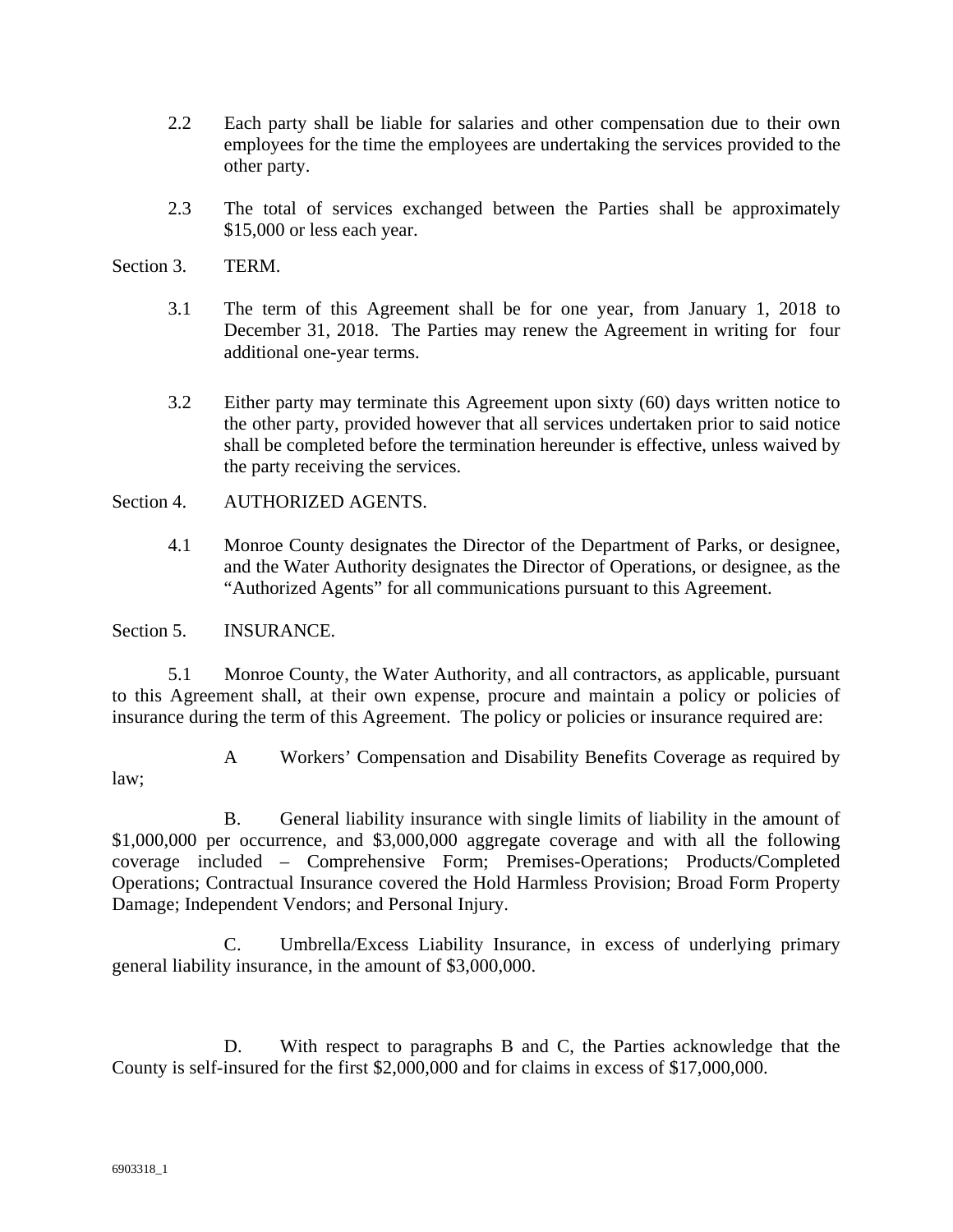5.2. Each party shall give prompt written notice to the other party of all known losses, damages, or injuries to any person or property owned by the other party or third persons that may be in any way related to the services being provided hereunder or for which a claim might be made against the disclosing party, whether related to matters insured or uninsured. No settlement or payment for any claim for loss, injury or damage or other matter as to which a party may be charged with an obligation to make any payment or reimbursement shall be made by the other party without the prior written approval of the party to be charged.

#### Section 6. **INDEMNIFICATION.**

6.1 Each of the Parties hereby covenants and agrees to defend, indemnify and hold harmless the other party and its officers, agents and employees from and against any and all claims, liabilities, obligations, damages, losses and expenses, incurred by the party as a result of the negligence, omission, breach, fault or intentional misconduct of the other party in the performance of the terms of this Agreement.

#### Section 7. COMPLIANCE WITH LAWS.

- 7.1 In connection with the services to be performed under this Agreement, each party and each of its agents and employees shall comply with all federal, state and local laws, resolutions, ordinances, codes, rules and regulations applicable to the performance of the services to be rendered hereunder.
- Section 8. PROHIBITION AGAINST ASSIGNMENT, TRANSFER OR SUBCONTRACTING.
	- 8.1 The Parties are prohibited from assigning, transferring, conveying, subletting or otherwise disposing of this Agreement or any of its contents, or of any right, title or interest therein, or of the power to execute this Agreement, to any other person or corporation without the previous consent, in writing, of the other party.
- Section 9. CONTRACT DEEMED EXECUTORY.
	- 9.1 This Agreement shall be deemed executory only to the extent of funds available to Monroe County and Monroe County shall not incur liability beyond the funds budgeted therefor.

#### Section 10. EXTENT OF AGREEMENT.

- 10.1 This Agreement constitutes the entire and integrated Agreement between the Parties and supersedes any and all prior negotiations, agreements and conditions, whether written or oral.
- Section 11. NO WAIVER.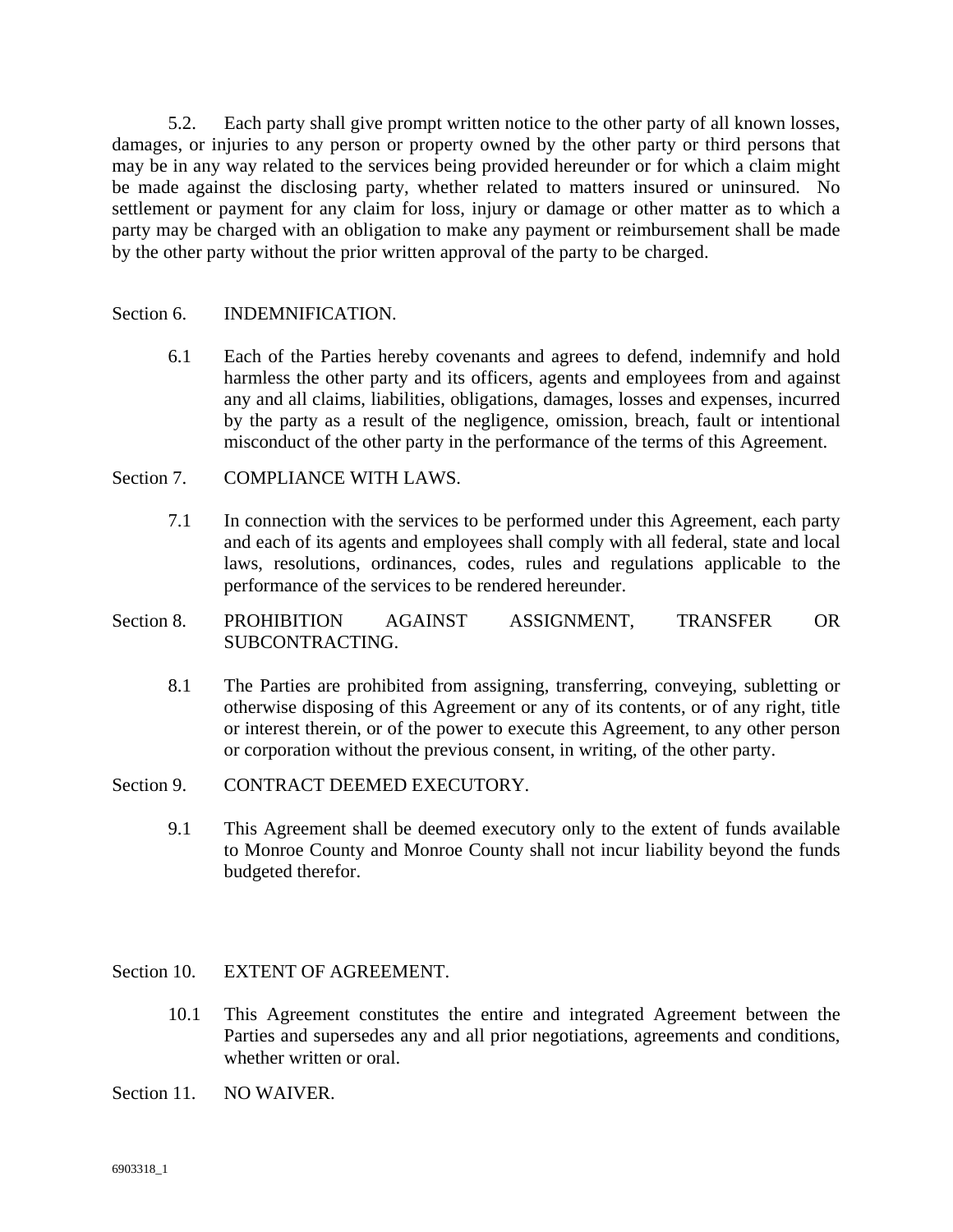- 11.1 In the event that the terms and conditions of this Agreement are not strictly enforced by either party, such non-enforcement shall not act as or be deemed to act as a waiver or modification of this Agreement, nor shall such non-enforcement prevent the either party from enforcing each and every term of this Agreement thereafter.
- Section 12. SEVERABILITY.
	- 12.1 If any provision of this Agreement is held invalid by a court of law, the remainder of this Agreement shall not be affected thereby if such remainder would then continue to conform to the laws of the State of New York.

**IN WITNESS WHEREOF**, the Parties have hereunto set their hands and seals as of the day and year first above written.

#### **COUNTY OF MONROE**

 $\mathbf{By:} \_\_$ 

 Cheryl Dinolfo County Executive

#### **MONROE COUNTY WATER AUTHORITY**

 $\mathbf{By:}$ 

 Nicholas Noce Executive Director

Monroe County Water Authority Joint Services Agreement

STATE OF NEW YORK) COUNTY OF MONROE) SS: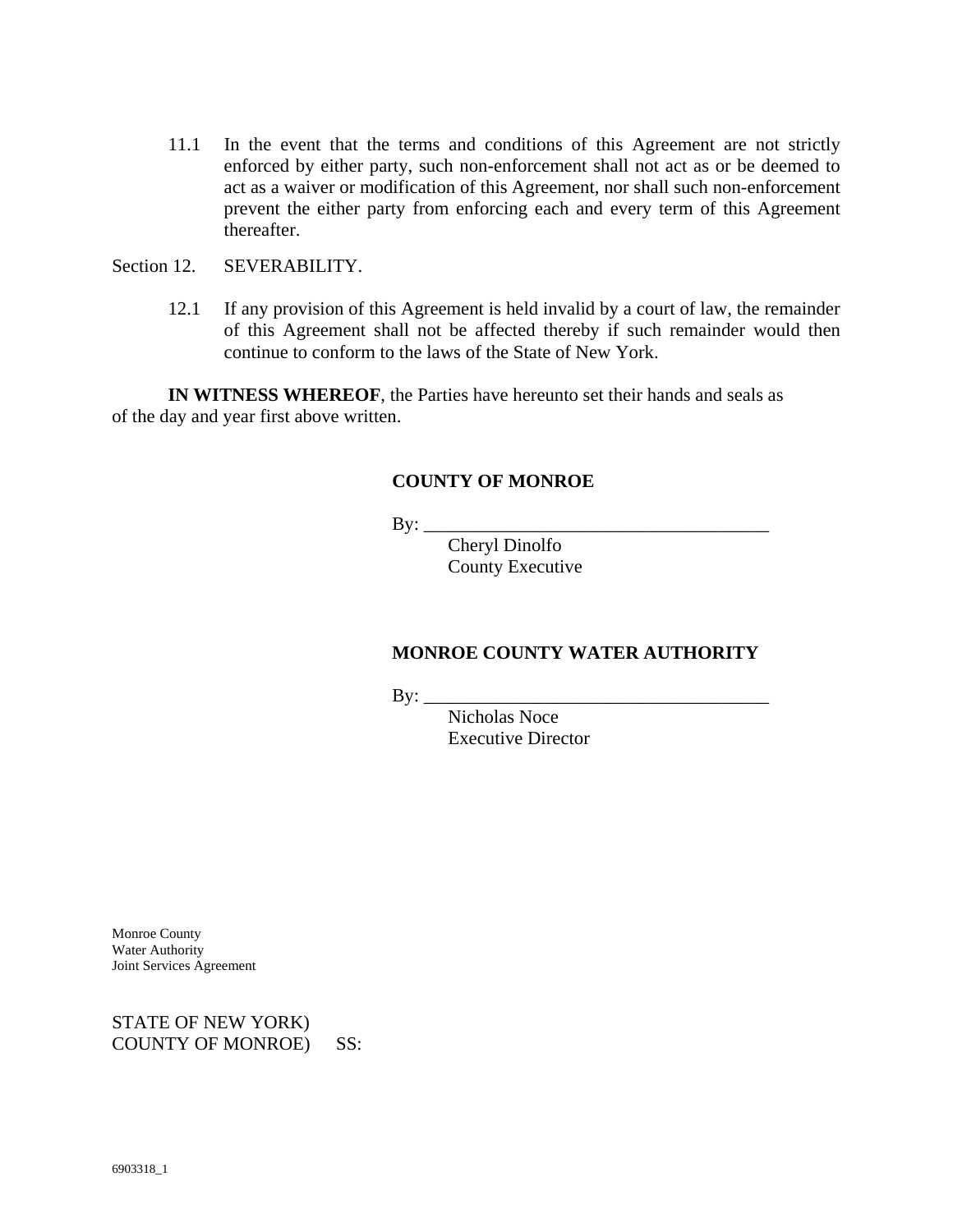On this \_\_\_\_\_ day of \_\_\_\_\_\_\_\_\_\_\_\_\_\_\_\_\_\_\_\_\_, 2018, before me, the undersigned, a Notary Public in and for said State, personally appeared **CHERYL DINOLFO**, personally known to me or proved to me on the basis of satisfactory evidence to be the individual whose name is subscribed to the within instrument and acknowledged to me that she executed the same in her capacity, as County Executive and that by her signature on the instrument, by virtue of the statutes of the State of New York.

Signature of Notary and Stamp

\_\_\_\_\_\_\_\_\_\_\_\_\_\_\_\_\_\_\_\_\_\_\_\_\_\_\_\_\_\_\_\_

STATE OF NEW YORK ) COUNTY OF MONROE ) SS:

On this \_\_\_\_\_ day of \_\_\_\_\_\_\_\_\_\_\_\_\_\_\_\_\_\_\_ , 2018, before me, the undersigned, a Notary Public in and for said State, personally appeared **NICHOLAS NOCE**, personally known to me or proved to me on the basis of satisfactory evidence to be the individual whose name is subscribed to the within instrument and acknowledged to me that he executed the same in his capacity, as Executive Director and that by his signature on the instrument, by virtue of the statutes of the State of New York.

Signature of Notary and Stamp

\_\_\_\_\_\_\_\_\_\_\_\_\_\_\_\_\_\_\_\_\_\_\_\_\_\_\_\_\_\_\_\_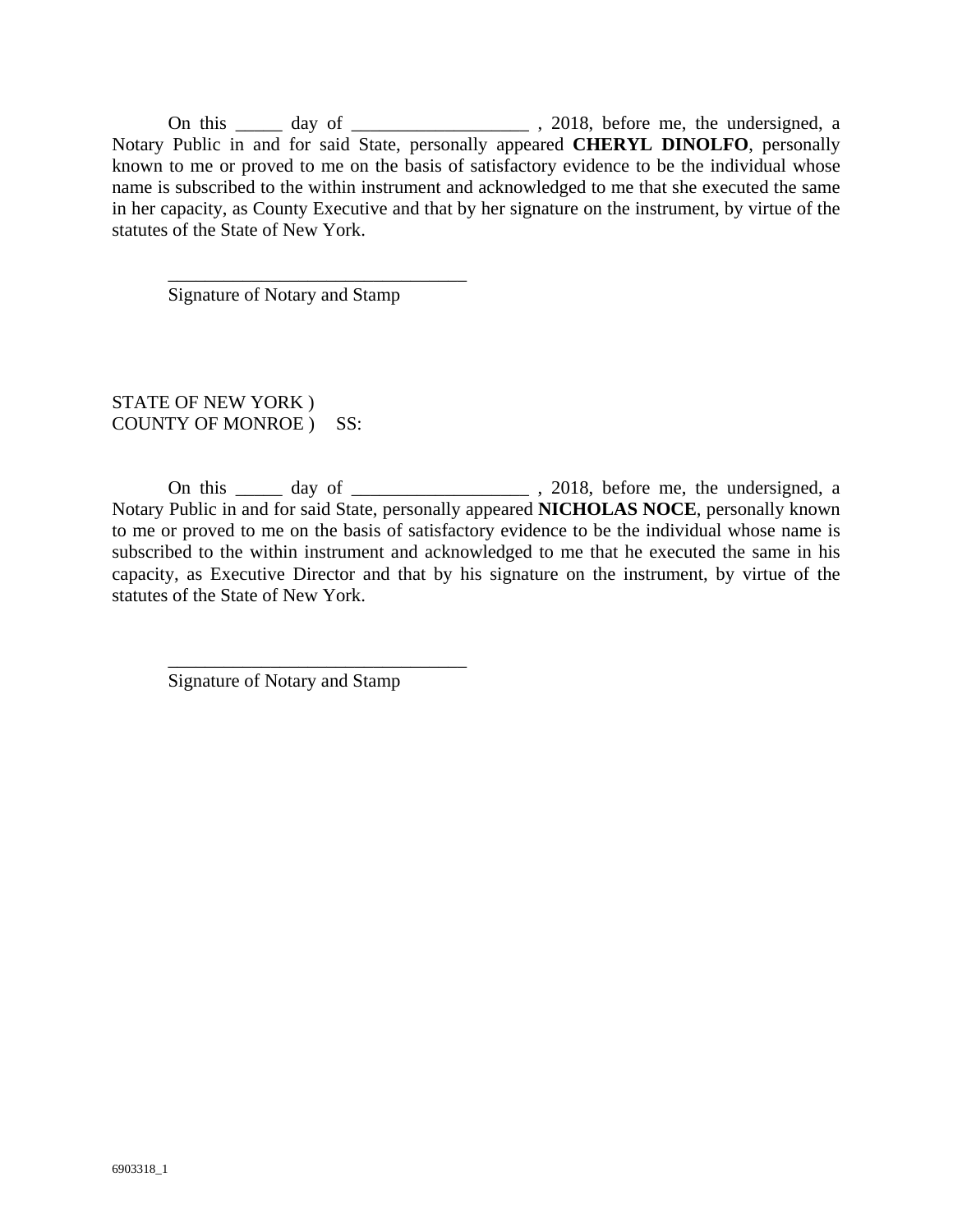

Monroe County Water Authority

| To: | Nicholas Noce, Executive Director $\mathscr{S}$             | Date:   | July 2, 2018 |
|-----|-------------------------------------------------------------|---------|--------------|
|     | From: Gregory Jablonsky, Director of Information Technology | File:   |              |
|     | Subject: Recommendation to Purchase Computers               | Copies: |              |

The IT Department is recommending the purchase of Dell computers under NYS OGS Umbrella Hardware Contract Group 73600 - Award 22802 - Lot 2 Information Technology Umbrella Contract. The requested equipment is as follows:

An estimated thirty (30) Dell Optiplex 3050 desktop computers to be used by office personnel at an estimated cost of \$31,000.

These desktop computers are replacements for those purchased from 2010 through 2015.

An estimated four (4) Dell XPS-15 laptop computers to be used in the IT Department for an estimated cost of \$12,000. An estimated four (4) Dell Latitude 5580 laptop computers from Dell to be used by office personnel for an estimated cost of \$8,000. These laptop computers are replacements for those purchased from 2011 through 2014.

An estimated five (5) Dell Latitude 14 Rugged Laptop computers to be used by field personnel at an estimated cost of \$18,000.

These items are funded by the 2018 Operating budget.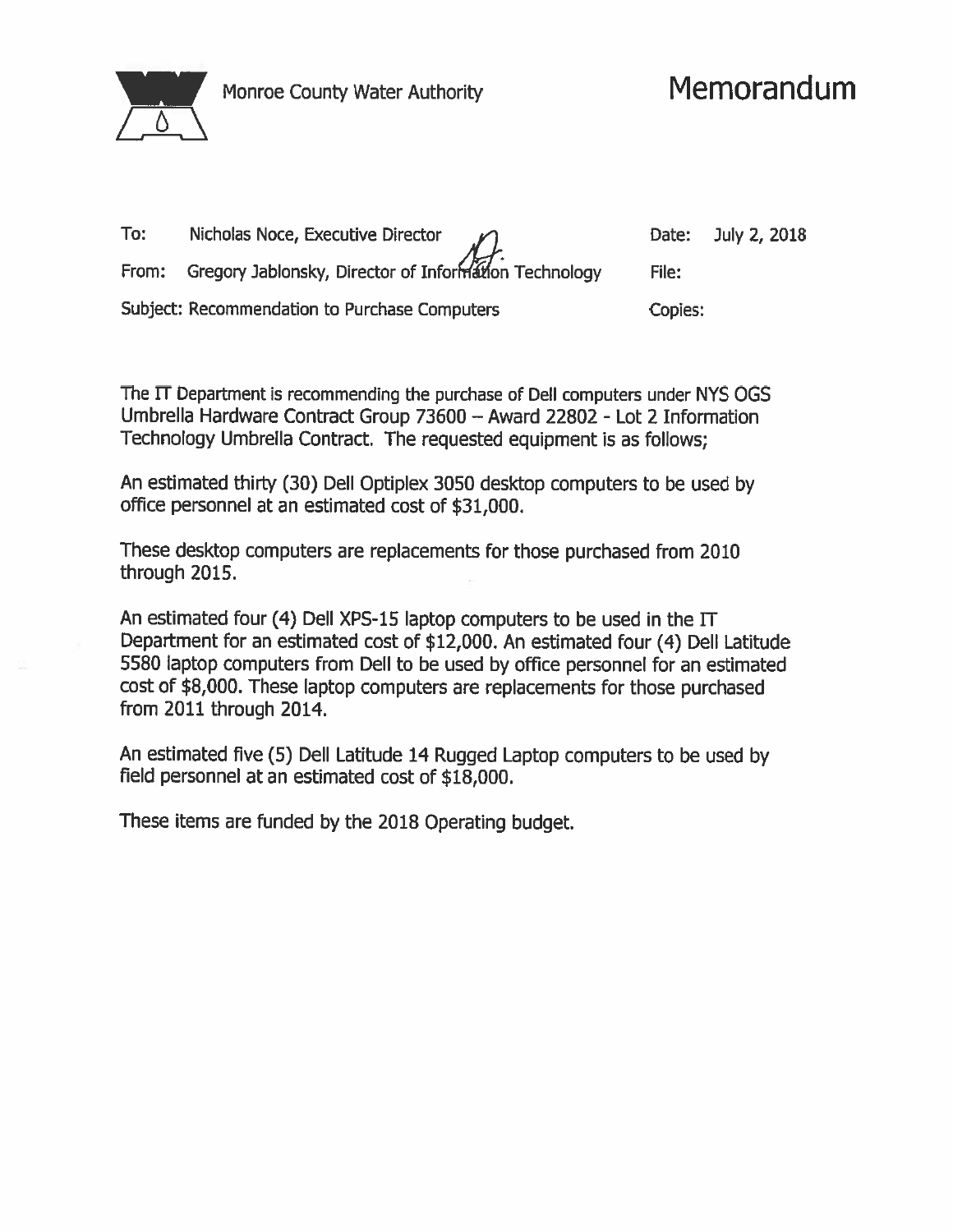

# Memorandum

| To:   |                                |  |
|-------|--------------------------------|--|
| From: | Richard J. Metzger, P.E. ILAW. |  |

Subject: Standardization - Vacuum Regulators

Date: July 3, 2018 File: 18-S04 #3 Copies: D. Driffill S. Keller D. Hendershott R. Cleveland H. Young

The following documents the analysis by staff for the standardization of Hydro Instruments Vacuum Regulators for our gas chlorination systems. The next planned purchase of this class of equipment will be this summer for nine units for the emergency back-up system for the SWTP chlorination system with a cost of approximately \$8,500.

Staff has conducted a thorough, extensive review and determined that Hydro Instruments provides the most durable and safest vacuum regulators for the following reasons:

- $\bullet$ **Design and Construction:** Hydro Instruments manufactures its Vacuum Regulator body parts by machining them from solid blocks of PVC stock, rather than injection molding of molten plastic. Machining eliminates the residual stresses from the molding process that lead to cracking and warping, and also allows for a much heavier wall thickness than that allowed by injection molding. Hydro Vacuum Regulators use a PVC material that is chemically resistant, durable and resistant to cracking. PVC cannot be used for the injection molding manufacturing process.
- **Compatibility:** The standardization on a single manufacturer minimizes manifold  $\bullet$ compatibility issues. These vacuum regulators are compatible with the SWTP Sulfur dioxide (SO<sub>2</sub>) system and the Webster WTP system (with minor piping modifications).
- Safety: Limiting the amount of pressure pipe in a chlorine system is one way to reduce  $\bullet$ potential for leaks. Hydro vacuum regulators incorporate a unique design that eliminates the pressurized leak path into the room. All other regulators studied rely on O-rings to prevent pressurized gas from leaking into the room.
- Less Maintenance: Hydro Instruments design has minimal moving parts resulting in less  $\bullet$ required maintenance. The Hydro units carry a 3-year warranty. The Siemens chlorinators with Wallace & Tiernan vacuum regulators at Webster WTP have had consistent, ongoing maintenance issues since their installation.

The sole source vendor for Hydro Instruments is PERTECH, Inc. (letter attached). PERTECH is out of Buffalo, NY and has been supplying MCWA with chlorine equipment for over 25 years.